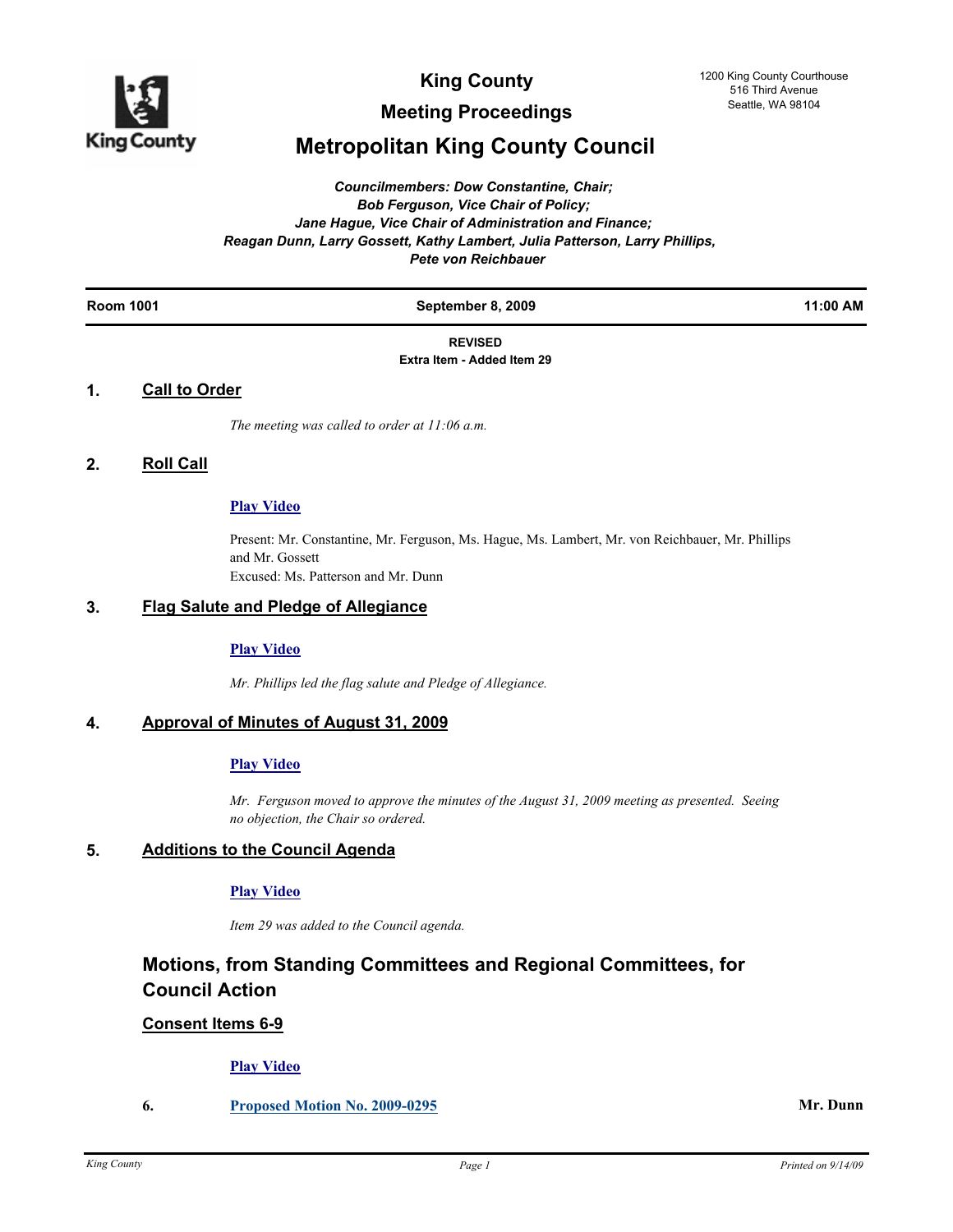A MOTION confirming the executive's appointment of Cynthia Lefever, who resides in council district nine, to the King County veterans citizen levy oversight board. *The enacted number is 13062.*

**This Matter was Passed on the Consent Agenda.**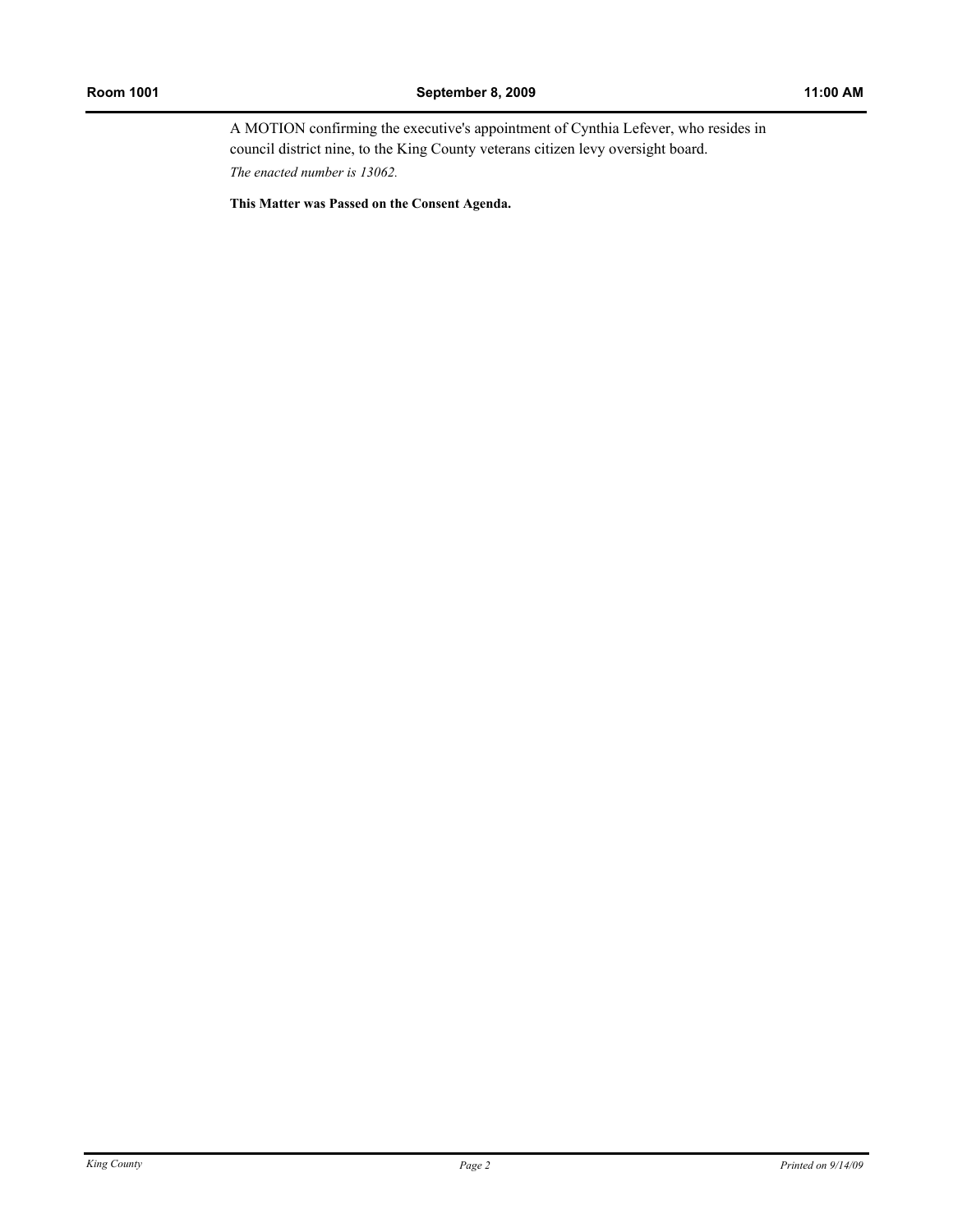# **7. [Proposed Motion No. 2009-0411](http://kingcounty.legistar.com/gateway.aspx?M=L&ID=9919) Mr. Dunn**

A MOTION confirming the executive's appointment of Loran Lichty, who resides in council district nine, to the King County regional human services levy oversight board. *The enacted number is 13063.*

#### **This Matter was Passed on the Consent Agenda.**

### **8. [Proposed Motion No. 2009-0412](http://kingcounty.legistar.com/gateway.aspx?M=L&ID=9921) Mr. Phillips**

A MOTION confirming the executive's appointment of Veronica Kavanagh, who resides in council district four, to the King County mental health advisory board. *The enacted number is 13064.*

**This Matter was Passed on the Consent Agenda.**

#### **9. [Proposed Motion No. 2009-0487](http://kingcounty.legistar.com/gateway.aspx?M=L&ID=10037) Mr. Ferguson**

A MOTION confirming the executive's appointment of the Honorable Dwight Thompson, Mayor Pro-Tem, City of Lake Forest Park, who resides in council district one, to the King County mental illness and drug dependency oversight committee, as the Suburban Cities Association representative.

*The enacted number is 13065.*

**This Matter was Passed on the Consent Agenda.**

# **Passed The Consent Agenda**

**A motion was made by Mr. Ferguson that the Consent Agenda be passed. The motion carried by the following vote:**

**Votes:** Yes: 6 - Mr. Constantine, Mr. Ferguson, Ms. Hague, Mr. von Reichbauer, Mr. Gossett and Mr. Phillips No: 0

Excused: 3 - Ms. Lambert, Ms. Patterson and Mr. Dunn

# **Law, Justice, Health and Human Services**

# **10. [Proposed Motion No. 2009-0436](http://kingcounty.legistar.com/gateway.aspx?M=L&ID=9959) Ms. Patterson**

#### **[Play Video](http://mkcclegisearch.kingcounty.gov/medialinkgenerator/index.aspx?meid=1940&hsid=65899)**

A MOTION supporting a multicounty work force housing down payment assistance initiative to assist in restoring the economic vitality of western Washington *The enacted number is 13066.*

### **A motion was made by Mr. Gossett that this matter be Passed. The motion carried by the following vote:**

**Votes:** Yes: 7 - Mr. Constantine, Mr. Ferguson, Ms. Hague, Ms. Lambert, Mr. von Reichbauer, Mr. Gossett and Mr. Phillips No: 0

Excused: 2 - Ms. Patterson and Mr. Dunn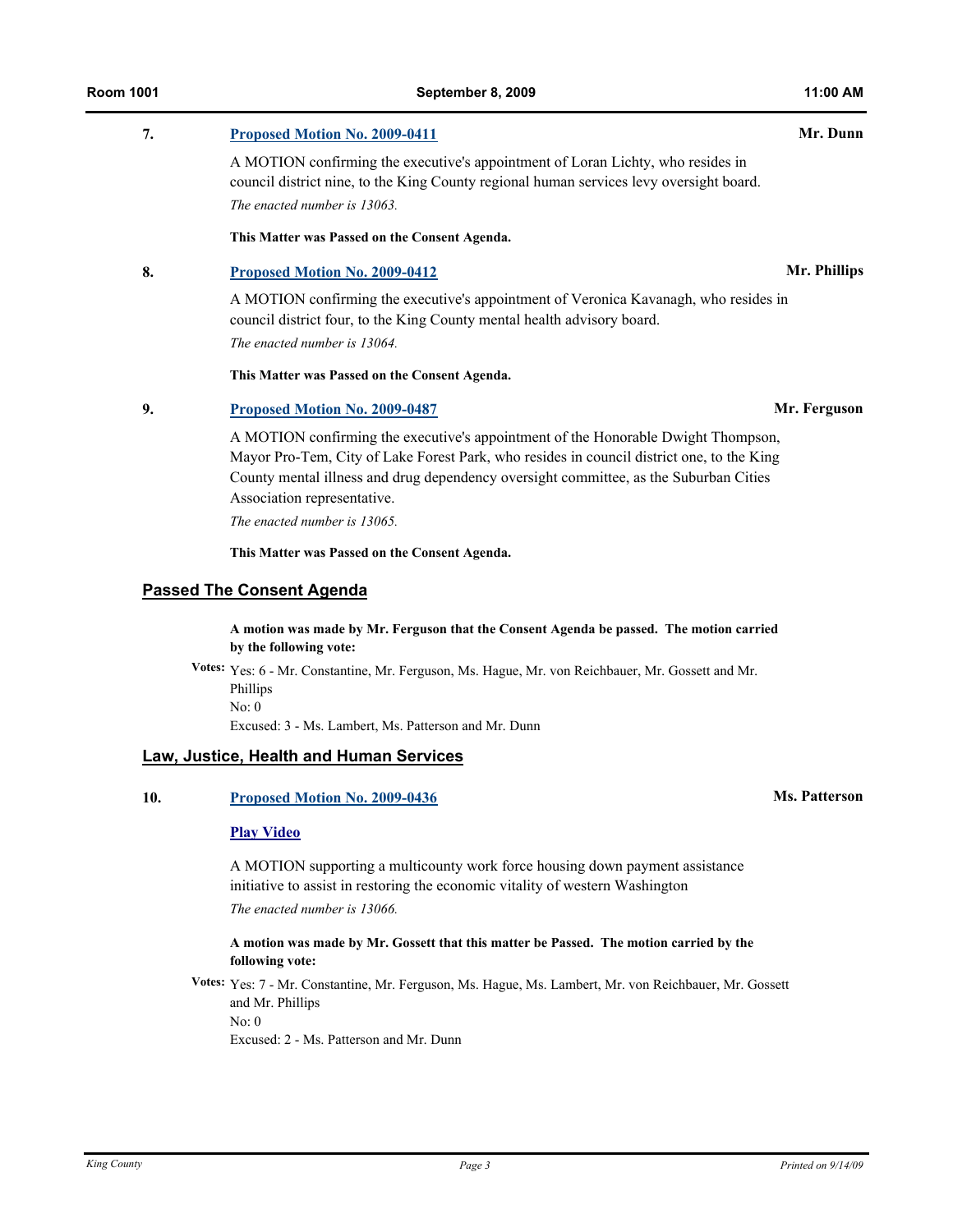# **Reappointment Consent Agenda Item 11**

# **11. [Proposed Motion No. 2009-0479](http://kingcounty.legistar.com/gateway.aspx?M=L&ID=10029) Ms. Hague**

#### **[Play Video](http://mkcclegisearch.kingcounty.gov/medialinkgenerator/index.aspx?meid=1940&hsid=65902)**

A MOTION confirming the executive's reappointment of Gary Young, who resides in council district six, to the King County transportation concurrency expert review panel. *The enacted number is 13067.*

**This Matter was Passed on the Consent Agenda.**

### **Passed The Consent Agenda**

**A motion was made by Mr. Ferguson that the Consent Agenda be passed. The motion carried by the following vote:**

**Votes:** Yes: 7 - Mr. Constantine, Mr. Ferguson, Ms. Hague, Ms. Lambert, Mr. von Reichbauer, Mr. Gossett and Mr. Phillips No: 0

Excused: 2 - Ms. Patterson and Mr. Dunn

# **First Reading and Referral of Ordinances**

# **[Play Video](http://mkcclegisearch.kingcounty.gov/medialinkgenerator/index.aspx?meid=1940&hsid=65905)**

| 12. | <b>Proposed Ordinance No. 2009-0464</b>                                                                                                                                                                                                                                                                                                       | Mr. Constantine |  |  |
|-----|-----------------------------------------------------------------------------------------------------------------------------------------------------------------------------------------------------------------------------------------------------------------------------------------------------------------------------------------------|-----------------|--|--|
|     | AN ORDINANCE relating to the Vashon-Maury Island groundwater protection committee;<br>and amending Ordinance 14214, Section 8, as amended, and K.C.C. 9.14.070                                                                                                                                                                                |                 |  |  |
|     | <b>Introduced and Referred to Physical Environment Committee</b>                                                                                                                                                                                                                                                                              |                 |  |  |
| 13. | Proposed Ordinance No. 2009-0504                                                                                                                                                                                                                                                                                                              | Mr. Ferguson    |  |  |
|     | AN ORDINANCE approving and adopting the interest arbitration award agreement<br>negotiated by and between King County and the King County Corrections Guild<br>representing employees in the department of adult and juvenile detention; and establishing<br>the effective date of said agreement.                                            |                 |  |  |
|     | <b>Introduced and Referred to Committee of the Whole</b>                                                                                                                                                                                                                                                                                      |                 |  |  |
| 14. | Proposed Ordinance No. 2009-0532                                                                                                                                                                                                                                                                                                              | Mr. Gossett     |  |  |
|     | AN ORDINANCE authorizing the King County executive to enter into a renewal for leased<br>space at the Graybar building located at 416 Occidental Avenue, Seattle, Washington.<br>Introduced and Referred to Budget and Fiscal Management Committee                                                                                            |                 |  |  |
| 15. | Proposed Ordinance No. 2009-0534                                                                                                                                                                                                                                                                                                              | Mr. Gossett     |  |  |
|     | AN ORDINANCE modifying the use of transit funding that is described and approved in<br>Ordinance 15582 and Attachment A to make it available for other, more beneficial<br>transportation purposes; and amending Ordinance 15582, Section 4, and K.C.C. 4.29.020.<br><b>Introduced and Referred to Budget and Fiscal Management Committee</b> |                 |  |  |
|     |                                                                                                                                                                                                                                                                                                                                               |                 |  |  |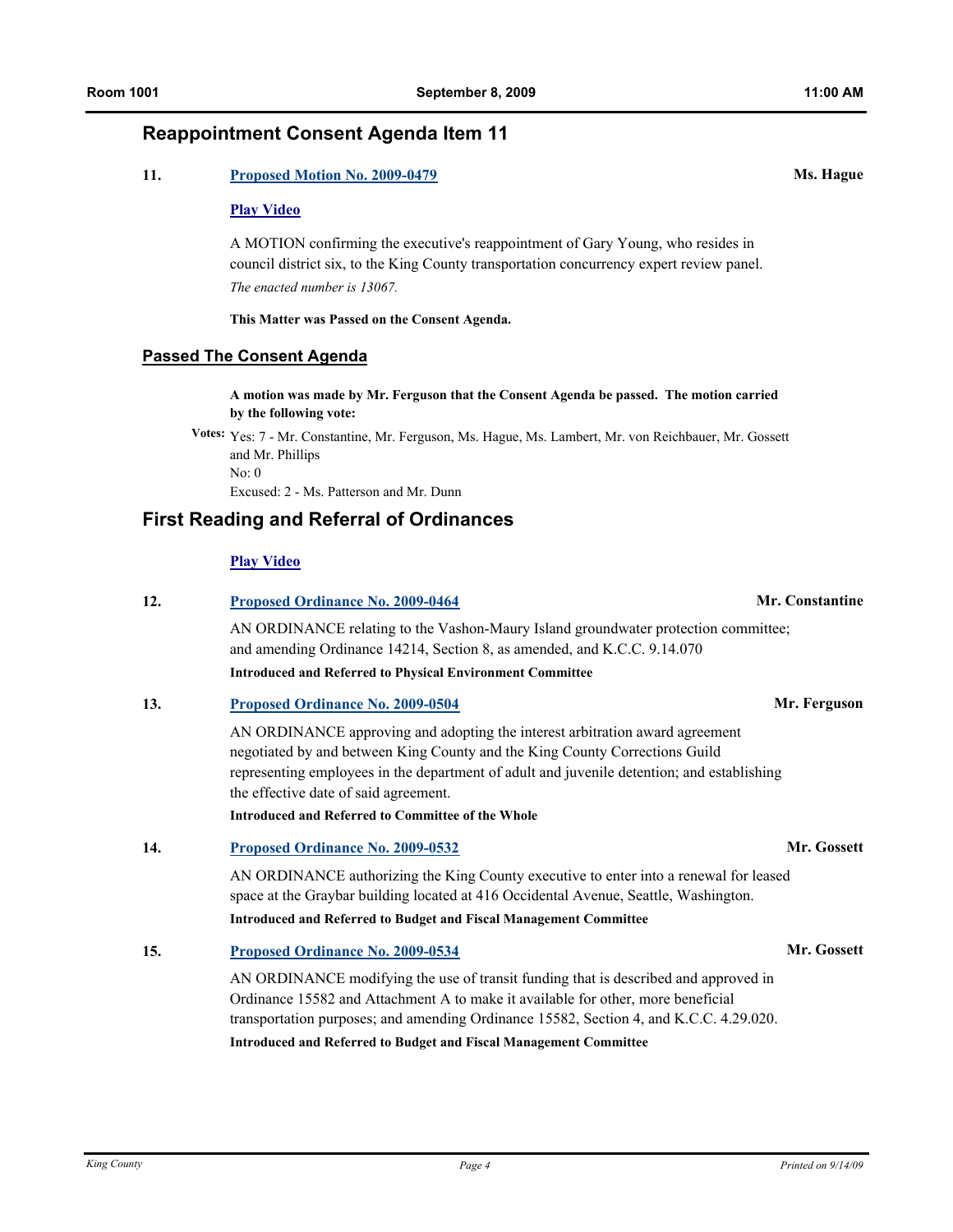| 16. | Proposed Ordinance No. 2009-0535                                                                                                                                                                                                                                                                        | Mr. Gossett          |
|-----|---------------------------------------------------------------------------------------------------------------------------------------------------------------------------------------------------------------------------------------------------------------------------------------------------------|----------------------|
|     | AN ORDINANCE relating to public transportation; amending the Strategic Plan for Public<br>Transportation, 2007 - 2016 adopted by Ordinance 15963 and the transit division's financial<br>policy adopted by Ordinance 15914; and amending Ordinance 15963, Section 2, and<br>Ordinance 15914, Section 2. |                      |
|     | This is mandatory referral to the Regional Transit Committee as set forth in King County Charter<br>Section 270.30 and KCC 1.24.065.                                                                                                                                                                    |                      |
|     | <b>Introduced and Referred to Regional Transit Committee</b>                                                                                                                                                                                                                                            |                      |
| 17. | Proposed Ordinance No. 2009-0536                                                                                                                                                                                                                                                                        | Mr. Gossett          |
|     | AN ORDINANCE establishing the specific routing for Pacific Highway South,<br>Bellevue-Redmond, West Seattle, and Ballard-Uptown RapidRide service improvements<br>for King County.                                                                                                                      |                      |
|     | <b>Introduced and Referred to Physical Environment Committee</b>                                                                                                                                                                                                                                        |                      |
|     | <b>First Reading and Referral of Motions</b>                                                                                                                                                                                                                                                            |                      |
| 18. | Proposed Motion No. 2009-0526                                                                                                                                                                                                                                                                           | Mr. Phillips         |
|     | A MOTION confirming the executive's appointment of Marie Strong, who works in council<br>district four, to the King County historic preservation and historical programs advisory task<br>force.<br><b>Introduced and Referred to Physical Environment Committee</b>                                    |                      |
| 19. | Proposed Motion No. 2009-0527                                                                                                                                                                                                                                                                           | Mr. Gossett          |
|     | A MOTION confirming the executive's appointment of Robert Weaver, who resides in<br>council district two, to the King County historic preservation and historical programs<br>advisory task force.                                                                                                      |                      |
|     | <b>Introduced and Referred to Physical Environment Committee</b>                                                                                                                                                                                                                                        |                      |
| 20. | Proposed Motion No. 2009-0528                                                                                                                                                                                                                                                                           | <b>Ms. Patterson</b> |
|     | A MOTION confirming the executive's appointment of Susan White, who resides in<br>council district five, to the King County historic preservation and historical programs<br>advisory task force.                                                                                                       |                      |
|     | <b>Introduced and Referred to Physical Environment Committee</b>                                                                                                                                                                                                                                        |                      |
| 21. | Proposed Motion No. 2009-0529                                                                                                                                                                                                                                                                           | Mr. Dunn             |
|     | A MOTION confirming the executive's appointment of Heather Trescases, who resides in<br>council district nine, to the King County historic preservation and historical programs<br>advisory task force.                                                                                                 |                      |
|     | <b>Introduced and Referred to Physical Environment Committee</b>                                                                                                                                                                                                                                        |                      |
| 22. | Proposed Motion No. 2009-0530                                                                                                                                                                                                                                                                           | Mr. Constantine      |
|     | A MOTION confirming the executive's appointment of Joseph Follansbee, who resides in<br>council district eight, to the King County historic preservation and historical programs<br>advisory task force.                                                                                                |                      |

**Introduced and Referred to Physical Environment Committee**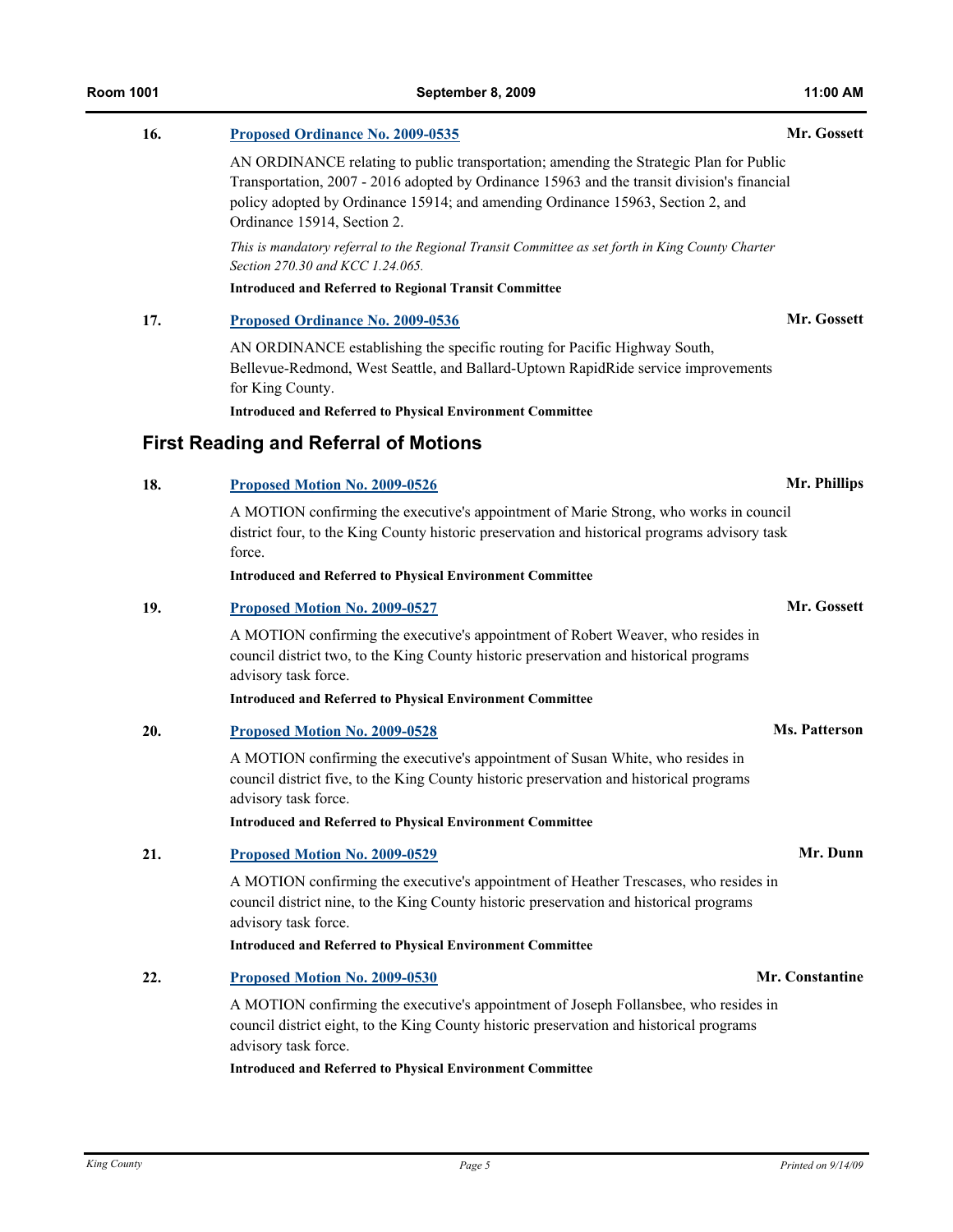# **23. [Proposed Motion No. 2009-0537](http://kingcounty.legistar.com/gateway.aspx?M=L&ID=10110) Mr. Gossett**

A MOTION expressing the intent to authorize a levy and collection of a property tax of five and one-half cents per one thousand dollars assessed value, with the first one cent for expanding transit capacity along the State Route 520, and the remainder for supporting the operation, maintenance and capital needs of the King County Metro public transportation, primarily for the implementation of RapidRide service throughout King County.

### **Introduced and Referred to Budget and Fiscal Management Committee**

# **24. Recess**

### **[Play Video](http://mkcclegisearch.kingcounty.gov/medialinkgenerator/index.aspx?meid=1940&hsid=65911)**

*The Chair recessed the meeting into Executive Session under RCW 42.30.140 to consider collective bargaining strategy and negotiations at 11:14 a.m. The Chair reconvened the meeting at 11:42 a.m.*

*The Chair recessed the meeting at 11:42 a.m.*

# **Hearings and Second Reading of Ordinances from Standing Committees and Regional Committees**

### **Consent Items 25 and 26**

*On request of Ms. Lambert, Item 25 was removed from the consent agenda.*

# **25. [Proposed Substitute Ordinance No.](http://kingcounty.legistar.com/gateway.aspx?M=L&ID=9530)  2009-0200.2**

**Ms. Hague, Mr. Phillips and Ms. Lambert**

#### **[Play Video](http://mkcclegisearch.kingcounty.gov/medialinkgenerator/index.aspx?meid=1940&hsid=65925)**

AN ORDINANCE relating to the management of solid waste, and implementing an emergency storm debris voucher program; and amending Ordinance 800, Section 5, as amended, and K.C.C. 10.12.050.

**On 9/8/2009, a public hearing was held and closed.**

*The enacted number is 16646.*

*Ms. Lambert moved Amendment 1. Kevin Kiernan, Division Director, Solid Waste Division, answered questions of the Council. Mike Reed, Council staff, answered questions of the Council. Ms. Lambert's motion was carried by the following vote: Votes: Yes: 6 - Mr. Constantine, Mr. Gossett, Ms. Lambert, Mr. Ferguson, Mr. Phillips and Ms. Hague No: 0 Excused: 3 - Mr. Dunn, Ms. Patterson and Mr. von Reichbauer* 

*Ms. Lambert moved Amendment 2. The motion carried by the following vote: Votes: Yes: 7 - Mr. Constantine, Mr. Gossett, Ms. Lambert, Mr. Ferguson, Mr. Phillips, Ms. Hague and Mr. von Reichbauer No: 0 Excused: 2 - Mr. Dunn and Ms. Patterson*

**A motion was made by Mr. Ferguson that this matter be Passed as Amended. The motion carried by the following vote:**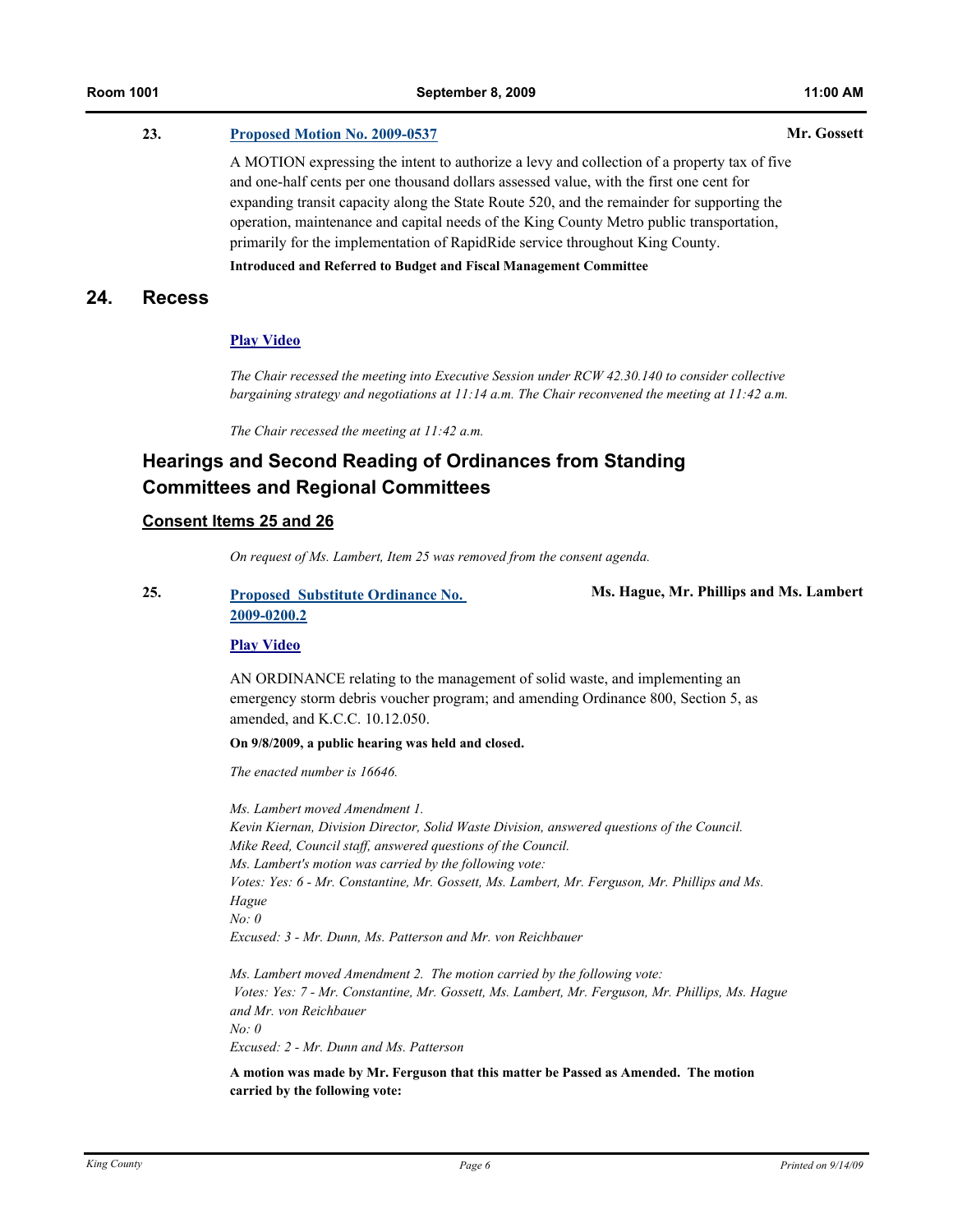**Votes:** Yes: 7 - Mr. Constantine, Mr. Ferguson, Ms. Hague, Ms. Lambert, Mr. von Reichbauer, Mr. Gossett and Mr. Phillips No: 0 Excused: 2 - Ms. Patterson and Mr. Dunn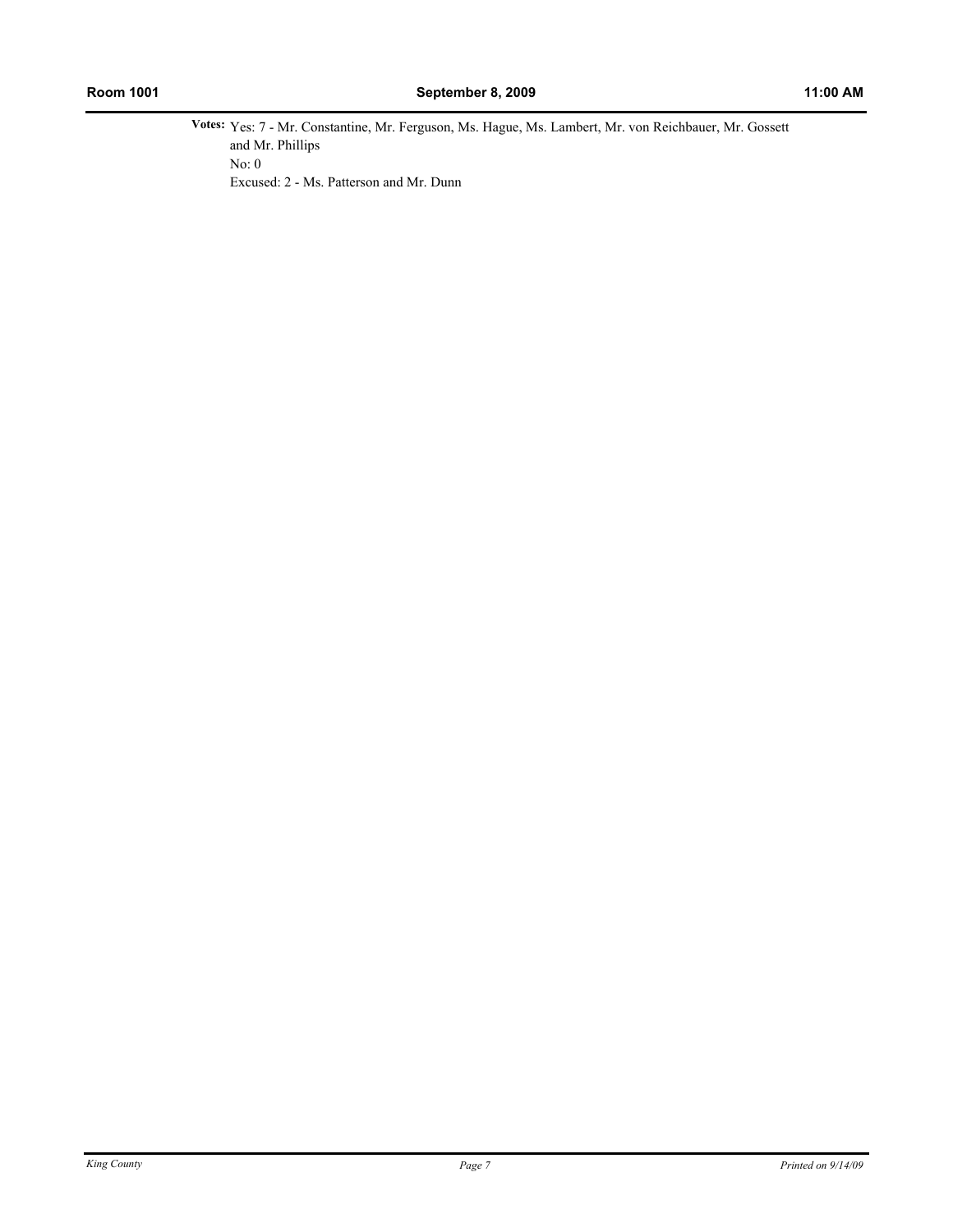### **26. [Proposed Ordinance No. 2009-0531](http://kingcounty.legistar.com/gateway.aspx?M=L&ID=10094) Mr. Constantine**

#### **[Play Video](http://mkcclegisearch.kingcounty.gov/medialinkgenerator/index.aspx?meid=1940&hsid=65921)**

AN ORDINANCE changing the regular meeting times of the council's committee of the whole and employment and administration committee; and amending Ordinance 11683, Section 4, as amended, and K.C.C. 1.24.035.

**On 9/8/2009, a public hearing was held and closed.**

*The enacted number is 16645.*

**This Matter was Passed on the Consent Agenda.**

# **Passed The Consent Agenda**

**A motion was made by Mr. Ferguson that the Consent Agenda be passed. The motion carried by the following vote:**

**Votes:** Yes: 7 - Mr. Constantine, Mr. Ferguson, Ms. Hague, Ms. Lambert, Mr. von Reichbauer, Mr. Gossett and Mr. Phillips No: 0 Excused: 2 - Ms. Patterson and Mr. Dunn

# **Law, Justice, Health and Human Services**

#### **[Play Video](http://mkcclegisearch.kingcounty.gov/medialinkgenerator/index.aspx?meid=1940&hsid=65914)**

#### **27. [Proposed Ordinance No. 2009-0453](http://kingcounty.legistar.com/gateway.aspx?M=L&ID=9991) Ms. Lambert**

#### **[Play Video](http://mkcclegisearch.kingcounty.gov/medialinkgenerator/index.aspx?meid=1940&hsid=65915)**

AN ORDINANCE implementing the district court redistricting committee's amendment to the districting plan implementing provisions of RCW 3.34.010 to increase the number of judges from twenty-one to twenty-three; and amending Ordinance 8935, Section 4, as amended, and K.C.C. 2.68.070 and Ordinance 9427, Section 7, as amended, and K.C.C. 2.68.078.

**On 9/8/2009, a public hearing was held and closed.**

*The enacted number is 16644.*

*Clif Curry, Council staff, answered questions of the Council. Chief Presiding Judge Barbara Linde answered questions of the Council.*

#### **A motion was made by Ms. Lambert that this matter be Passed. The motion carried by the following vote:**

**Votes:** Yes: 7 - Mr. Constantine, Mr. Ferguson, Ms. Hague, Ms. Lambert, Mr. von Reichbauer, Mr. Gossett and Mr. Phillips No: 0 Excused: 2 - Ms. Patterson and Mr. Dunn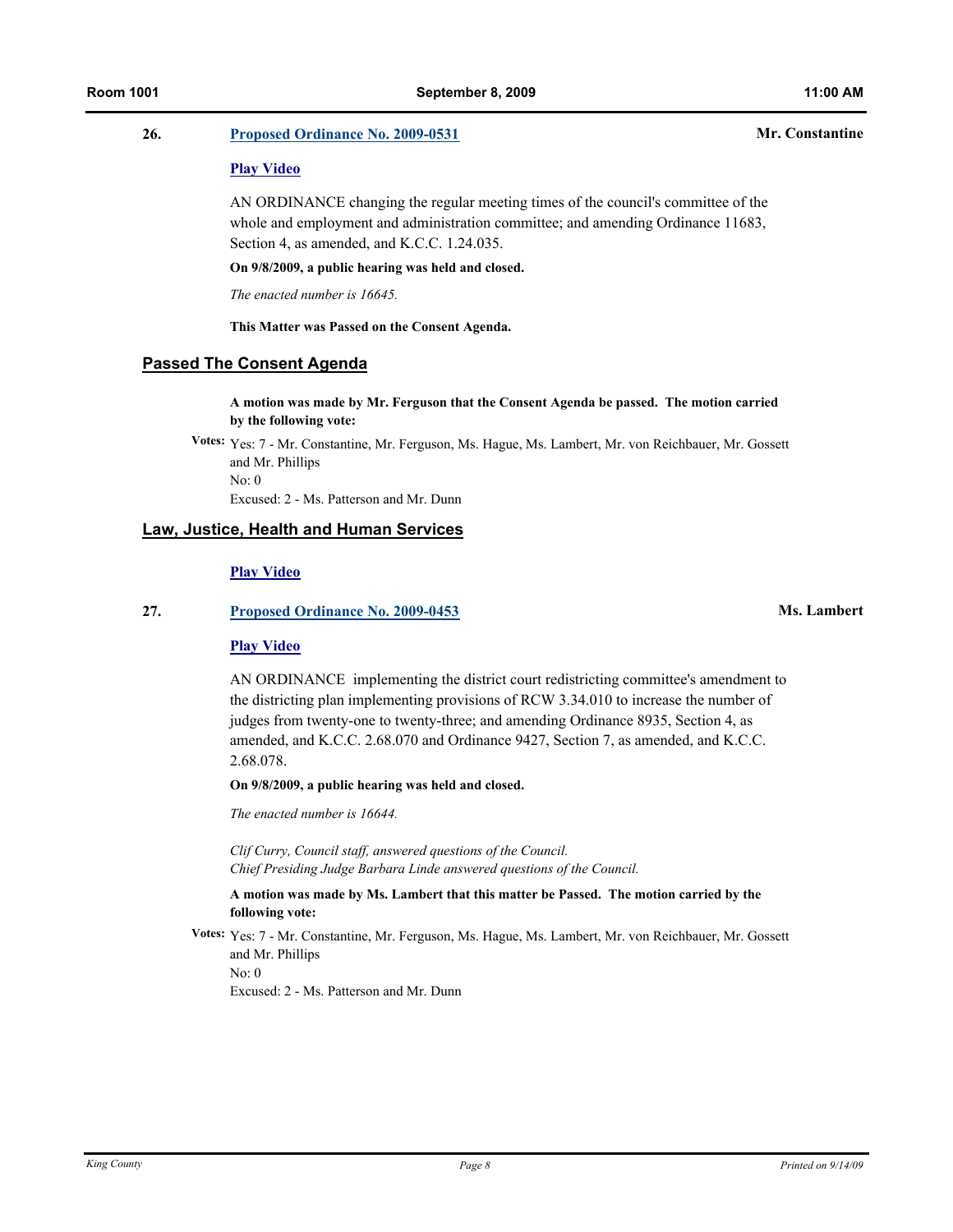# **Physical Environment**

| 28. | <b>Proposed Substitute Ordinance No.</b> | <b>Mr. Constantine</b> |
|-----|------------------------------------------|------------------------|
|     | 2009-0456.2                              |                        |
|     | <b>Play Video</b>                        |                        |

AN ORDINANCE relating to road names; changing the name of 136th Place Southwest to Tabor Avenue Southwest.

**On 9/8/2009, a public hearing was held and closed.**

*The enacted number is 16647.*

*Paul Carlson, Council staff, answered questions of the Council.*

**A motion was made by Ms. Hague that this matter be Passed. The motion carried by the following vote:**

**Votes:** Yes: 6 - Mr. Constantine, Ms. Hague, Ms. Lambert, Mr. von Reichbauer, Mr. Gossett and Mr. Phillips No: 0

Excused: 3 - Mr. Ferguson, Ms. Patterson and Mr. Dunn

# **Other Business**

# **Extra Item**

### **Committee of the Whole**

### **29. [Proposed Ordinance No. 2009-0405](http://kingcounty.legistar.com/gateway.aspx?M=L&ID=9912) Mr. Constantine**

AN ORDINANCE approving and adopting the collective bargaining agreement negotiated by and between King County and the Ferry Coalition (Passenger only Vessels, Marine Division) consisting of the International Organization of Masters, Mates and Pilots; Marine Engineers' Beneficial Association; and the Inlandboatmen's Union of the Pacific representing employees in the department of transportation; and establishing the effective date of said agreement.

**On 9/8/2009, a public hearing was held and closed.**

*The enacted number is 16648.*

*Mr. Ferguson moved to relieve Committee of the Whole of further consideration of Proposed Ordinance 2009-0405 in order to take action. Seeing no objection, the Chair so ordered.*

*Mr. Ferguson moved Amendment 1. Nick Wagner, Council staff, answered questions of the Council. Mr. Ferguson's motion carried by the following vote: Votes: Yes: 7 - Mr. Constantine, Mr. Gossett, Ms. Lambert, Mr. Ferguson, Mr. Phillips, Ms. Hague and Mr. von Reichbauer No: 0 Excused: 2 - Mr. Dunn and Ms. Patterson* 

*Mr. Ferguson moved Title Amendment T1. The motion carried by the following vote: Votes: Yes: 7 - Mr. Constantine, Mr. Gossett, Ms. Lambert, Mr. Ferguson, Mr. Phillips, Ms. Hague and Mr. von Reichbauer*